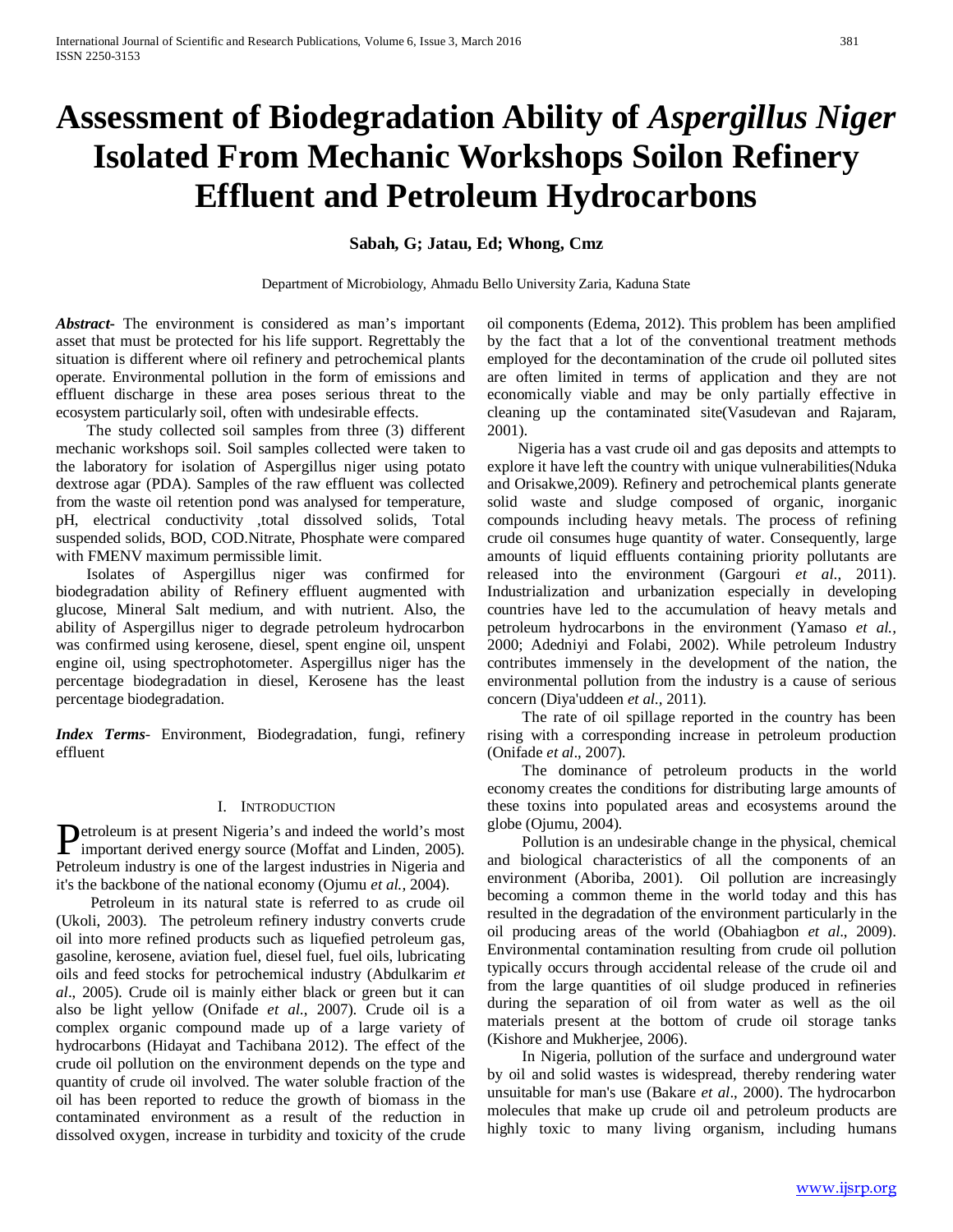(Adekunle *et al*., 2007). The pollutants in the wastewater includes: aromatics, phenols, polycyclic aromatic hydrocarbons (PAHs) and heavy metals (Bako *et al*., 2008). The wastewater generated from the petroleum industry finds its way into soil and water bodies (Domde *et al*., 2007). The wastewater may be treated by physicochemical or biological methods. Biological treatment is preferred over physicochemical as the former is cost effective, efficient and environmentally friendly (Hamza *et al*., 2008).

 Large amounts of engine oil are liberated into the environment when the motor oil is changed and disposed into gutters, water drains, open vacant plots and farmlands, a common practice by motor mechanics and generators mechanics (Odjeda and Sadiq, 2002). In addition the oil is also released into the environment from the exhaust system during engine use and due to engine leaks (Anoliefo and Edegbai, 2000; Osubor and Anoliefo, 2003).

 Biodegradation by microorganisms represent one of the primary mechanisms by which petroleum and other hydrocarbon pollutants can be removed from the environment (Okoh, 2003).

In bioremediation, degradation of toxic pollutants was carried out either through intracellular accumulation or via enzymatic transformation to less or nontoxic compounds (Brar *et al.,* 2006). However, single cultures of fungi have been found to be better than mixed cultures (Okerentugba and Ezeronye, 2003) and more recently, fungi have been found to be better degraders of petroleum than traditional bioremediation techniques including bacteria (Batelle, 2000).

 Diverse fungal cultures have been investigated recently for bioremediation processes (Diaz, 2008). Filamentous fungi play an important role in degrading petroleum hydrocarbons by producing capable enzymes because of their aggressive growth, greater biomass production and extensive hyphal growth in the soil, fungi offer potential for biodegradation technology (Saadoun , 2002)

 The high surface -to-cell ratio of filamentous fungi makes them better degraders under certain niches (Lawrence, 2002).

 It is fungi that can especially handle breaking down some of the largest molecules present in nature (Fernande-Lugueno *et al*., 2010). Some fungi exude extracellular enzymes which allow for digestion of energy sources in their surroundings and further towards the fungus (Mai *et al*., 2004).

 *Aspergillus niger* is a haploid filamentous fungi and is a very essential microorganism in the field of biology. The fungi is most commonly found in mesophilic environments such as decaying vegetation or soil, plants and enclosed air environment (Wu *et al*., 2000).

## II. AIM AND OBJECTIVES

 The aim of this research work was to assess the biodegradation ability of *Aspergillus niger* isolated from mechanic workshops soil on refinery effluent and petroleum hydrocarbons**.**

- (i) To isolate Aspergillus niger from mechanic workshops soil.
- (ii) To determine the physicochemical properties of the refinery effluent.

(iii) To determine the biodegradation ability of *Aspergillus niger* on refinery effluents and petroleum hydrocarbons.

#### III. STUDY AREA

 Kaduna Refinery and Petrochemical Company(KRPC) is located in Chikun local government area of Kaduna state Nigeria. The refinery occupies an area of 2.9 square kilometers and is located on an undulating land about 700meters above sea level. The area is accessible through major roads.

#### IV. MATERIALS AND METHODS

#### **Collection of sample**

(a) Sampling site

 The soil for the present study was collected from three (3) mechanic workshops. The soil was collected from top soil (0-5 cm) from the mechanic workshop. The soil was taken by tilling with a scoop and transferred into clean polythene bag. The samples were then transported to the Department of Microbiology laboratory, Ahmadu Bello University, Zaria.

 (b). Effluent sample was collected from waste oil retention pond point of the petroleum refinery. Ten (10L) of the sample was collected in a plastic container with screw cap. The sample was collected and transported to the Department of Microbiology laboratory, Ahmadu Bello University, Zaria for analysis within 24h of collection. The sample was transported to the laboratory in ice box where it was refrigerated at  $4^{\circ}$ C prior to analysis.

#### **Isolation and Enrichment of fungus**

 The soil was homogeneously mixed and sieved using 2.0 mm sieve to remove unwanted soil debris. 1g of the soil sample was weighed into test tubes containing 9ml of sterile distilled water, and this was agitated for one minute using a shaker. Serial dilutions of the soil samples were made up to  $10^{-5}$  dilution. The media used for the isolation was Potato Dextrose Agar (PDA) which was supplemented with streptomycin (50mg/ml) to prevent bacterial growth. 0.1ml of dilution  $10^{-3}$ ,  $10^{-4}$ ,  $10^{-5}$  was inoculated in sterile petri dishes in duplicate containing 15ml of sterile Potato dextrose agar media(Guillermina *et al.,* 2002) and mineral salts medium (MSM) (Bekatorou *et al.,* 2007) (g/l): MgSO<sub>4</sub>·7H2O: 0.005; CaCl<sub>2</sub>·2H<sub>2</sub>O: 0.005; NH<sub>4</sub>NO<sub>3</sub>: 0.5;  $K_2PO_4$ : 0.001; Na<sub>2</sub> HPO<sub>4</sub>: 0.02; MnSO<sub>4</sub>: 0.001) sterilized. The Petri dishes were then incubated at ambient temperature for 72h. Colonies suspected to be *A. niger* was sub-cultured into sterile plates containing fresh PDA and incubated for another 72h at ambient temperature. A smear of the isolated fungal hyphae was made on a clean slide and a drop of lactophenol cotton blue dye was added to it. The slides were then observed under the microscope for morphological identification of the fungi (Nagamani *et al*., 2006). Isolates was stored and maintained on PDA slants.

#### **Physicochemical and Biochemical Parameters of the Effluent**

 Effluent sample was collected from waste oil retention pond point of the petroleum refinery. Ten litres (10L) of the sample was collected in a plastic container with screw cap and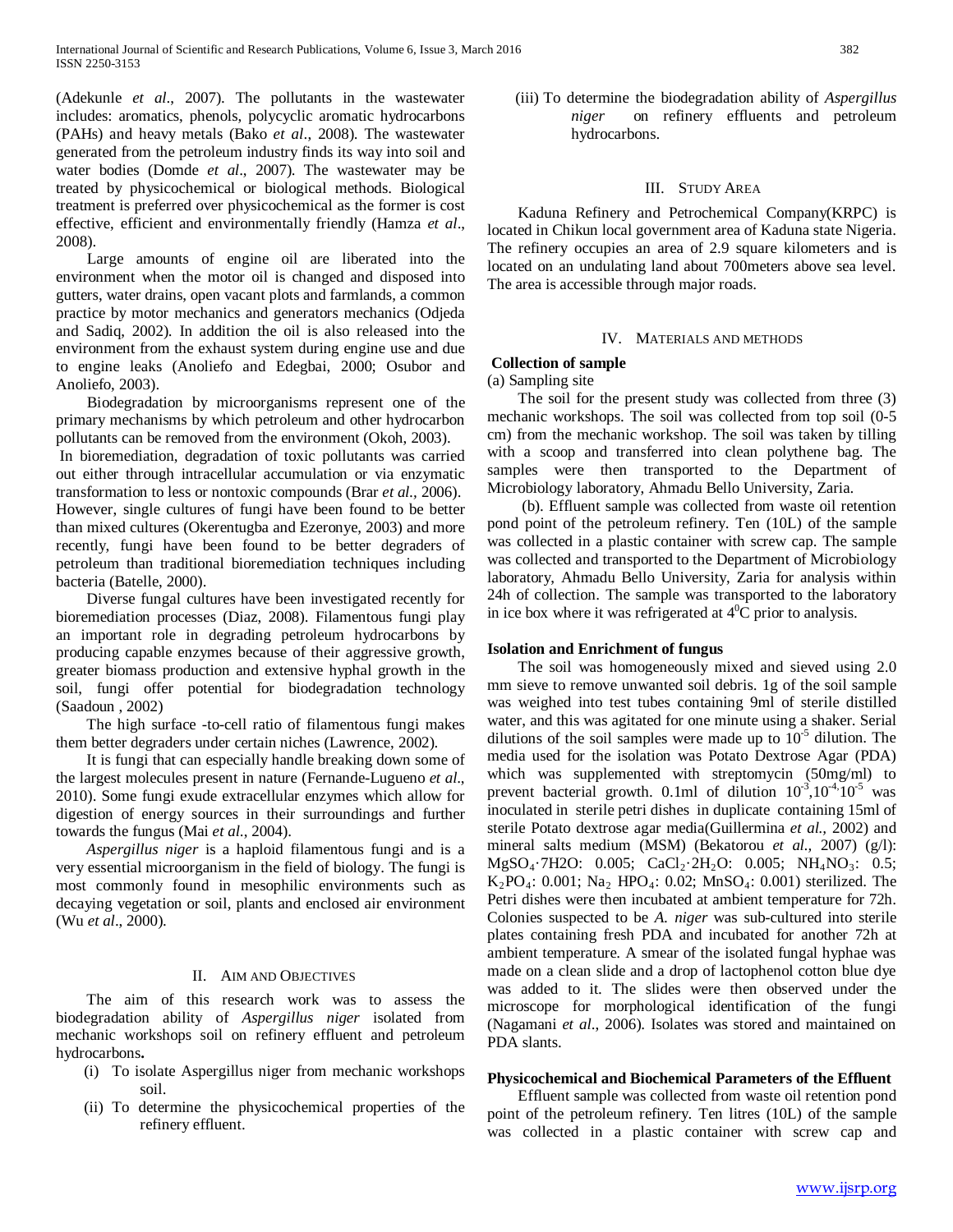transported to Zaria for analysis within 24h of collection. The sample was transported to the laboratory in ice box where it will be refrigerated at  $4^{\circ}$ C prior to analysis.

 The important parameters considered in this study include pH, temperature, total solids, total dissolved solids, total suspended solids, dissolved oxygen, Nitrates, Phosphates, chlorides, chemical oxygen demand (C.O.D), Biochemical oxygen demand (B.O.D) and electrical conductivity. Temperature and pH were measured immediately after sample collection.

# **DETERMINATION OF PHYSIOCHEMICAL AND BIOCHEMICAL PARAMETERS OF THE EFFLUENTS Physiochemical Analysis of the Refinery Effluent**

 This was done in accordance with the methods of American Public Health Association (APHA), 2005,) Physicochemical analysis was carried out to know the physical and chemical conditions under which the effluent exist these includes temperature, pH, of the refinery effluent was recorded on the spot while the total dissolved solid (TDS), biological oxygen demand (BOD), Total suspended solids, chemical oxygen demand (COD), dissolved oxygen (DO), Chloride, Nitrates and phosphates was also analyse

## **1**. **The pH**

 This was done in accordance with the method of the British Standards Institution, specification for pH scale.

 The pH meter was switch on and placed on stand-by for at least 15minutes.The Electrode was rinse first with distilled water, rinse again with lower standard pH buffer intended for use in calibration. The electrode was dipped into the lower standard pH buffer and the calibration button was pressed, then wait for the instrument to calibrate itself. The electrode was removed, rinsed with distilled water and rinsed again with higher standard pH buffer intended for use in calibration. The electrode was dipped into the higher standard pH buffer; the calibration button was pressed again, for the instrument to calibrate itself again. The electrode was rinsed with distilled water and rinsed again with effluent sample. The electrode was dipped into effluent sample .The pH of the effluent sample was recorded.

## **2. Temperature:**

 Temperature is the degree of hotness or coldness of a substance. The apparatus use for the measurement was the mercury thermometer. The thermometric bulb containing the mercury was vertically immersed in the effluent and allowed to stand for some minutes till the temperature reading is steady before obtaining the reading.

# **3. Total Solids (TS)**

A clean dish of suitable size was dried at  $103-105^{\circ}$ C in an oven until a constant weight is obtained. It was subsequently cooled to room temperature in a desiccator and later weighed. Hundred (100ml) of effluent sample was measured into a dish and evaporated to dryness on a steam bath. The outside of the dish was wiped and the residue was dried in an oven for 1h at  $103-105$ <sup>o</sup>C. The dish was quickly transferred to a desiccator, cooled to room temperature and weighed. The dish was dried further in an oven for 10-20 minutes, reweighed after cooling to

room temperature.This was repeated until the weight of the dish plus residue is constant to within 0.05mg.

# **4. Total Suspended Solids (TSS)**

 Glass-fiber filter paper of diameter 5.5cm was inserted into the funnel assembly and clip together. A slight suction was washed with about 100ml of water and when free from excess water, the paper was carefully removed.It was then placed on a watch glass and heat in an oven at  $105^{\circ}$ C for 1h, cooled in a desiccator and weighed. The paper was replaced in the funnel assembly and moistened with water. A suitable volume of well mixed effluent sample was measured and filter under slight suction ensuring that all solids are transferred to the paper. The residue was washed three times with about 5 to 10ml of water allowing it to drain free from water after each wash. The paper was carefully remove and placed on a watch glass and dried in an oven at  $105^{\circ}$ C for 1h. It was then allowed to cool in a desiccator and the paper weighed.

## **5. Total Dissolved Solids**

 Effluent sample was stirred with a magnetic stirrer and a measured volume was taken into a glass fiber filter with applied vacuum. It was then washed with three successive 10ml volumes of distilled water, allowing complete drainage between washings, and suction was continued for 3minutes until filtration was completed, total filtrate with washings was transferred to a weighed evaporating dish and evaporated to dryness on a steam bath. Evaporated sample was dried in the oven for 1 h at 180±20C, cooled in a desiccator and weighed.

## **6. Turbidity:**

 The turbidity of the effluent was determined by using turbidometer.

## **7. Conductivity:**

 The conductance of effluent was determined using a conductivity set. After rinsing the cell with a portion of sample, it was then filled with sample and filtered. Upon a press of the test button, read out, which was automatically correct to 25°C was recorded as micro Siemens per centimetre (µs/cm).

# **8. PHOSPHATE**

 Hundred (100ml) of sample was transfer into volumetric flask. Ten(10ml) of vanadate-molybdate reagent was added and make up to 50ml mark. This was then allowed to stand for 10minutes. Colour change was read at  $600$ nm.mg $PO_4$  1= Mg $PO_4$ in 50ml vol. flask x1000/ml of sample

## **9. CHLORIDE**

 Hundred (100ml) of sample was transferred into conical flask. 2-3 drops of potassium chromate was then added and content was swirled for few minutes then titrated against silver nitrate until dirty reddish precipitate was obtained. ClOmg/l=volume of  $AgNO<sub>3</sub> x 10$ 

## **10. NITRATE**

 Hundred (100ml) of effluent sample was poured into a clean dried metallic crucible and kept in an oven at  $100^{\circ}$ C till dryness. It was then removed and allowed to cool after which 2ml of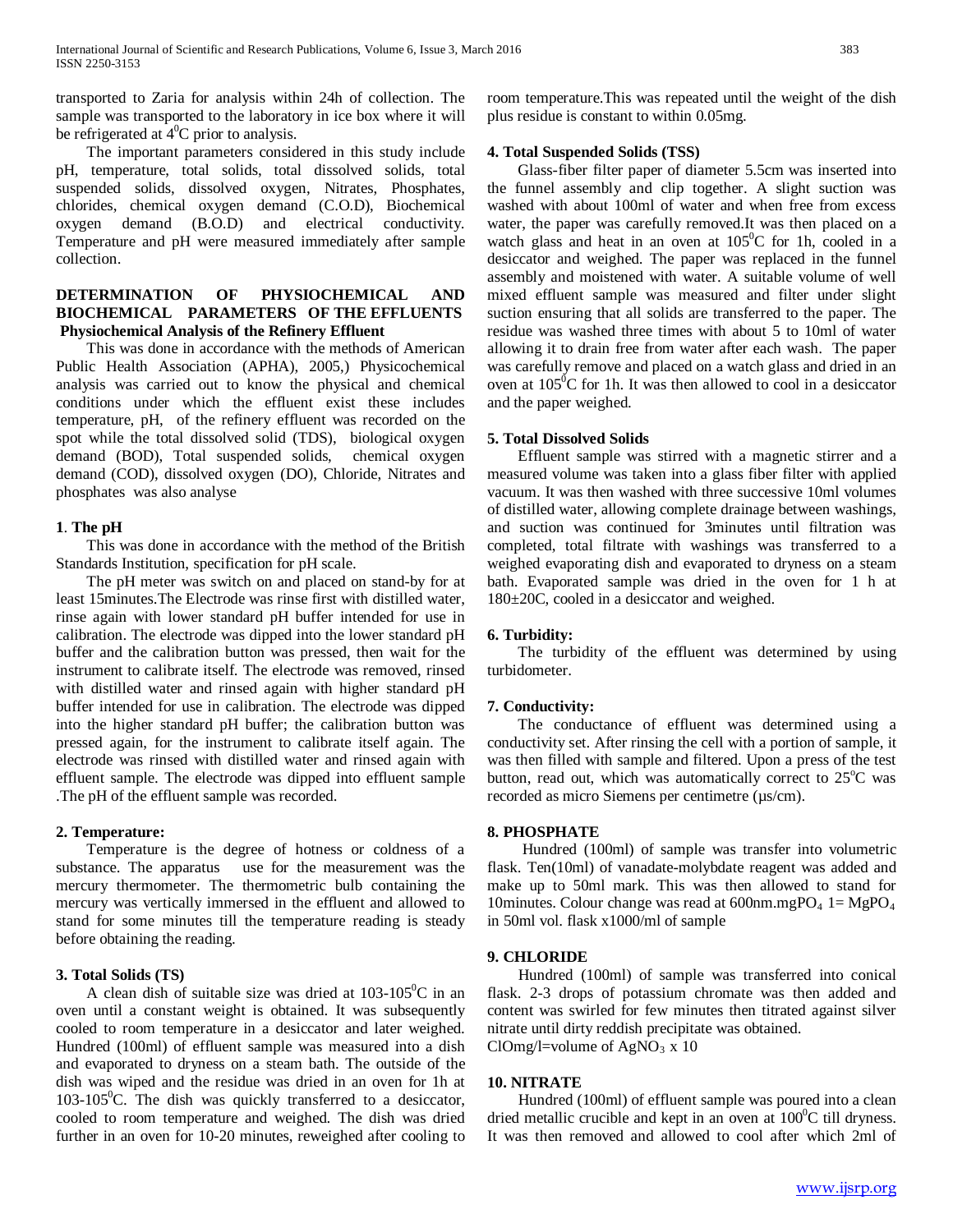phenol disulphonic acid was added and swirled round uniformly. It was left to stand for 10 minutes and 10ml of distilled water was added, after which 5ml of ammonia solution was added and allowed to cool. Coloured change was read at 430nm wavelength.

# **11. OIL AND GREASE (O and G)**

 Hundred (100ml) of effluent sample was taken into a separating funnel, 5ml of conc.  $H_2SO_4$  was added. Ten (10ml) of petroleum ether was added into the separating funnel, it was then agitated for 2minutes, drained off. Additional 20ml of petroleum ether was added and agitated, it was then put in an oven for 30minutes, then put in a desiccator and allowed to cool then weighed.

# **Chemical Parameters:**

#### **1. Dissolve Oxygen (DO):**

 Effluent sample was poured into 300ml BOD bottle. 2ml Manganese sulphate solution (MnSO4) and 2ml alkali-iodide azide reagent was also added. It was then stoppered with care to exude air bubbles. It was mixed gently by inverting the bottle a number of times until a clear supernatant was obtained. It was allowed to settle for two minutes after which 2ml Conc.  $H_2SO_4$ was then added by allowing the acid to run down the neck of the bottle.

 It was stoppered again and mixed by gently inversion until dissolution was complete. Hundred (100ml) of the prepared solution was transferred into conical flask, titrated with 0.0125N of  $Na<sub>2</sub>S<sub>2</sub>O<sub>3</sub>$ .5H<sub>2</sub>O solution to a pale straw/yellow colour. Two (2ml) of starch solution was added and the colour becomes blue. Titration was then continued by adding thiosulphate drop wise until the blue colour disappeared.

DO (mg/l) = 16000 x M x V/V2/V1 (V1-2) Where

M= molarity of the thiosulphate solution

V= volume of thiosulphate used for titration

 $V1$  = volume of the bottle with stopper in place

V2 = volume of aliquot taken for titration

## **2.Biological Oxygen Demand (BOD)**

 Two hundred (200ml) of the effluent sample was placed in a 300ml standard BOD bottle and covered carefully to exude air bubbles. The bottle was kept in an incubator for five days. After 5 days in incubator, bottle was brought out and 2ml of manganese sulphate solution was then added followed by 2ml of alkali-iodide azide reagent. The bottle was stoppered carefully to exude air bubbles and then mixed thoroughly by inverting the bottles several times. The precipitate was allowed to settle leaving clear supernatant after which 2ml of conc.  $H_2SO_4$  was then added. The bottle was stoppered and mixed with gentle inversion. 100ml of the prepared solution was transferred into conical flask and 2ml of freshly prepared starch indicator was also added. The solution was then titrated with 0.0125Nof sodium thiosulphate solution until the disappearance of the blue colour.

BOD was calculated using the formular  $(BOD)$   $\varsigma$  in mg/l=DO<sub>1</sub>-DO<sub>5</sub>  $D_1$ = DO sample before incubation  $D_2$ = DO sample after incubation

#### **3. Chemical Oxygen Demand (COD)**

 Anti-bumping granules were inserted into influx flask. Ten (10ml) of the sample was measured into the flask. 1ml of 20 % m/v mercuric sulphate solution was added and swirled to mix. 5mls of 0.021M potassium dichromate was added. Using a dispensing pipette, 15mls of 1 % m/v silver sulphate was added. The content in the flask was fit to a condenser and boiled gently for 2h. After 2h, the flask was removed to cool for approximately 10minutes and then 25mls of distilled water was added. Two drops of ferroin indicator was added to the content in the flask and the residual dichromate was titrated with standardized ferrous ammonium sulphate.

The COD was obtained using the formula  $COD = 800M$  (Vb-Va) mg/l

Where

Vb= average number of ml of ferrous ammonium sulphate used in titrating the appropriate blank

Va= Molarity of standard ferrous ammonium sulphate solution.

# **Biodegradation of petroleum refinery effluent by** *Aspergillus niger*

 Degradation of petroleum refinery effluent was carried out in three different conditions. Erlenmeyer flasks (250 ml) containing 100 ml of effluent, in first set of experiment only effluent was taken. In second set of experiment, sterilized glucose solution was added in effluent aseptically to maintain the final concentration 1.0 % (w/v) as carbon source (Zaied*et al*., 2008), in another set, 20 % (v/v) of mineral salts medium (MSM) (Bekatorouet al., 2007) (g/l): MgSO4·7H<sub>2</sub>O: 0.005;  $CaCl_2·2H_2O$ : 0.005; NH<sub>4</sub> NO<sub>3</sub>: 0.5; Na<sub>2</sub> HPO<sub>4</sub>: 0.001;  $K_2HPO_4$ : 0.02; MnSO4: 0.001) sterilized separately and then mixed with effluent (80 ml effluent+ 20 ml MSM) aseptically. The flasks was inoculated with *A. niger* grown in PDA plates and incubated at room temperature on a rotary shaker 150rpm for 12 days and readings was taken at regular interval of 72h for total fungal counts, pH, optical density, growth was measured by optical density of microbial growth using spectrophotometer at 325nm. Control sample was maintained separately without inoculation of fungal. All experiments was carried out in duplicates. Other physicochemical parameters like pH, TS, TDS, TSS, COD, chlorides, Nitrates, phosphate was carried out before and after treatment.

## **Heterotrophic fungal count during degradation of petroleum refinery effluent by** *Aspergillus niger*

 A stock solution containing mineral media, petroleum refinery effluent and the test isolate (*Aspergillus niger*) was made by transferring 1ml aliquot from the experimental set up described above into 9ml of normal saline and a mixed aliquot of 1ml of the first dilution was then be transferred to a 9ml normal saline until a dilution of  $10^{-5}$  will be reached. Appropriate dilutions was streaked on solid media (PDA) using spread plate technique and incubated at room temperature for a period of 2-4 days. Colonies observed after the incubation period was counted and recorded.

**Confirmatory Test for Hydrocarbon Utilization Potential of the Isolated Fungus**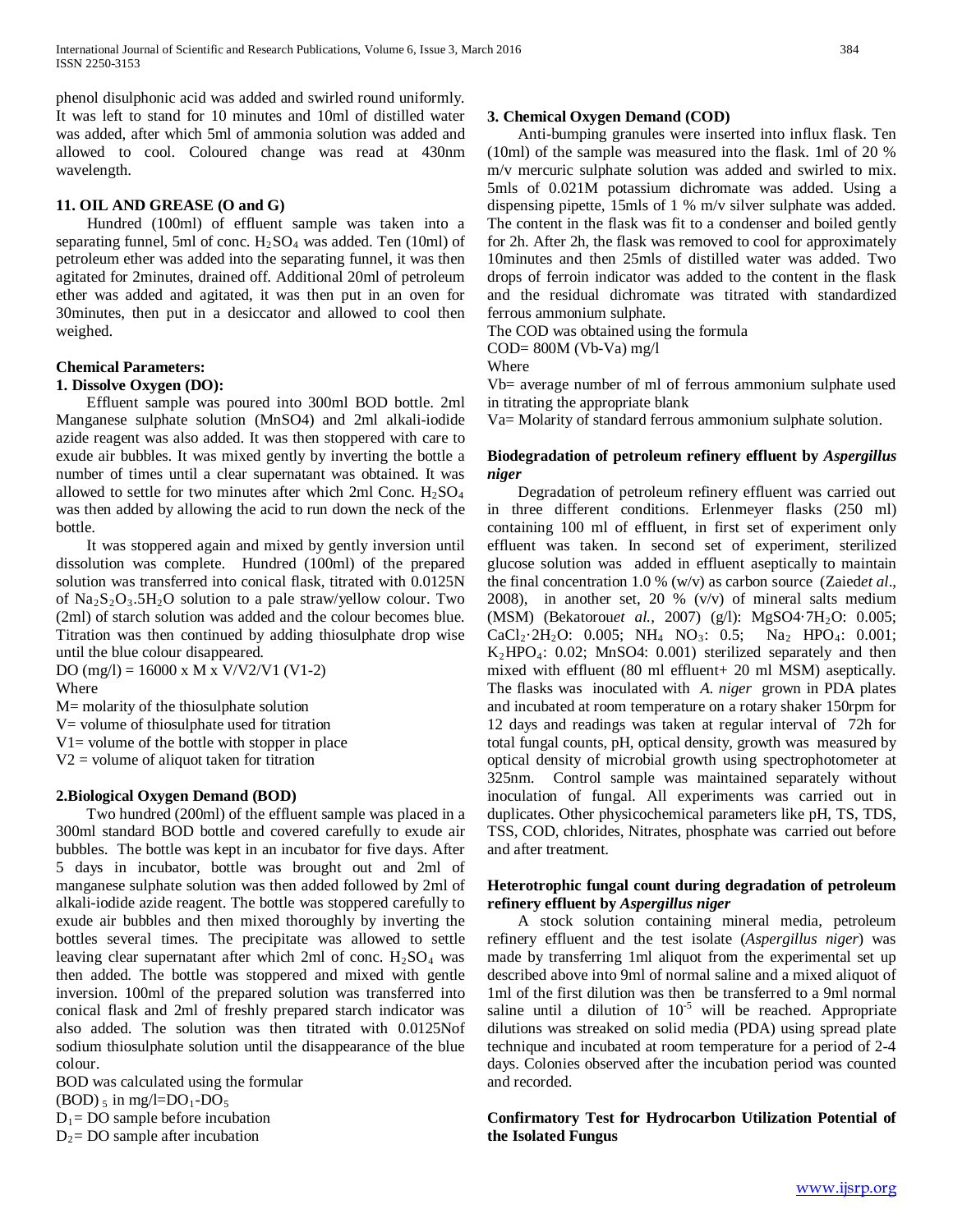The enrichment procedure as described by (Nwachukwu, 2000) was used in the estimation of hydrocarbon utilizer. A minimal salt broth containing 2.0g of  $NA<sub>2</sub>HPO<sub>4</sub>$ , 0.17g of  $K_2SO_4$ , 4.0g of NH<sub>4</sub>NO<sub>3</sub>, 0.53g of KH<sub>2</sub>PO<sub>4</sub>, 0.10g of MgSO<sub>4</sub>, 7H2O was dissolved in 1000ml of distilled water was prepared. The solution was sterilized by autoclaving. Twenty-six (26) conical flasks were sterilized, then 100ml of the minimal salt medium (MSM) was measured into each of the first set of four flasks. 20ml of kerosene or diesel or unspent engine oil or spent engine oil was also measured and added to the 100ml of minimal salt medium in the first four flasks, inoculated with the isolated fungus respectively, in another set of four flasks 100ml of minimal salt medium in four flask with 20ml of each hydrocarbon which served as positive control and a negative control having mineral salt medium with the isolated fungus. Each of the flasks was plugged with sterile cotton wool so as to ensure maximum aeration and prevent cross contamination. All the flasks were then incubated at room temperature  $(28^{\circ}C - 31^{\circ}C)$ for 40 days. The flasks were shaken constantly throughout the duration of the experiment to facilitate oil (cell phase contract. The ability to degrade the petroleum products (based on the growth rate of the organisms in the MSM) was measured every 5days using the visual method which is based on the turbidity of the MSM. The turbidity was measured using the spectrophotometer. All experiments were carried out in duplicates.

#### **5. Result**

**Characterization of the Fungus Isolate**

| <b>Microscopic</b><br>characteristics                                                                                                                                                                 | <b>Inferences</b> |
|-------------------------------------------------------------------------------------------------------------------------------------------------------------------------------------------------------|-------------------|
| Septate hyphae. Dark Aspergillus<br>brown large globose niger<br>conidial heads. Hyaline<br>smooth-walled<br>conidiophores which<br>turn dark toward the<br>vesicle. Conidial heads<br>are biseriate. |                   |
|                                                                                                                                                                                                       |                   |

**Physicochemical Parameters of the Untreated Refinery Effluent**

**Parameters Untreated Effluent**

| PH.                            | 6.8    |
|--------------------------------|--------|
| Temperature                    | 25.3   |
| Turbidity                      | 5.26   |
| <b>Electrical Conductivity</b> | 18.10  |
| Phosphate $(mg/l)$             | 8.30   |
| Chloride (mg/l)                | 341.8  |
| Nitrate $(mg/l)$               | 60     |
| Dissolve Oxygen $(mg/l)$       | 0.45   |
| $COD$ (mg/l)                   | 173.41 |
| BOD(mg/l)                      | 70.30  |
| Total Solid (mg/l)             | 732    |
| Total Suspended Solids(mg/l)   | 1270   |
| Total Dissolved Solids(mg/l)   | 6050   |
| Oil and Grease (mg/l)          | 20.10  |

**Key:** (**mg/l)**=milligram per litre, **(µs/cm)**= microsiemens per centimeter,

**NTU**= Nephelometric turbidity unit.

## **Physicochemical parameters of the treated refinery effluent with and without nutrient source inoculated with** *Aspergillus niger*

|                                                                                                              | Effluent   | Effluent<br>$^{+}$ | Effluent<br>$^{+}$ |  |  |
|--------------------------------------------------------------------------------------------------------------|------------|--------------------|--------------------|--|--|
| Parameters                                                                                                   |            | A.niger<br>$^{+}$  | A.niger<br>$^{+}$  |  |  |
|                                                                                                              | $+A.niger$ | Glucose            | MSM                |  |  |
| pH                                                                                                           | 8.9        | 9.1                | 6.6                |  |  |
| Temperature( ${}^{\circ}C$ )                                                                                 | 25.3       | 25.2               | 25.2               |  |  |
| Turbidity (NTU)                                                                                              | 4.74       | 1.81               | 2.47               |  |  |
| E.C. $(\mu s/cm)$                                                                                            | 0.72       | 0.29               | 0.50               |  |  |
| Phosphate $(mg/L)$                                                                                           | 2.60       | 1.98               | 0.96               |  |  |
| Chloride (mg/L)                                                                                              | 86.1       | 72.7               | 75.60              |  |  |
| Nitrate $(mg/L)$                                                                                             | 26.60      | 18.86              | 16.62              |  |  |
| Dissolve                                                                                                     |            |                    |                    |  |  |
| Oxygen(mg/L)                                                                                                 | 3.91       | 9.45               | 9.40               |  |  |
| $COD$ (mg/L)                                                                                                 | 14.80      | 12.00              | 9.64               |  |  |
| BOD (mg/L)                                                                                                   | 12.00      | 10.84              | 0.62               |  |  |
| Total Solids (mg/L)                                                                                          | 12.00      | 5.30               | 8.20               |  |  |
| T. S.S. (mg/L)                                                                                               | 11.64      | 4.71               | 7.95               |  |  |
| T. D.S. (mg/L)                                                                                               | 0.36       | 0.59               | 0.25               |  |  |
| O and $G(mg/L)$                                                                                              | 9.80       | 6.64               | 4.78               |  |  |
| $2112$ and $22$<br>$1:$ $\ldots$<br>$\mathbf{V}$ and $(\mathbf{m} \cdot \mathbf{v})$<br>$($ --- $($ ---- $)$ |            |                    |                    |  |  |

**Key:** (**mg/l)** = milligram per litre, **(µs/cm)** = microsiemens per centimeter,

**NTU**= Nephelometric turbidity unit.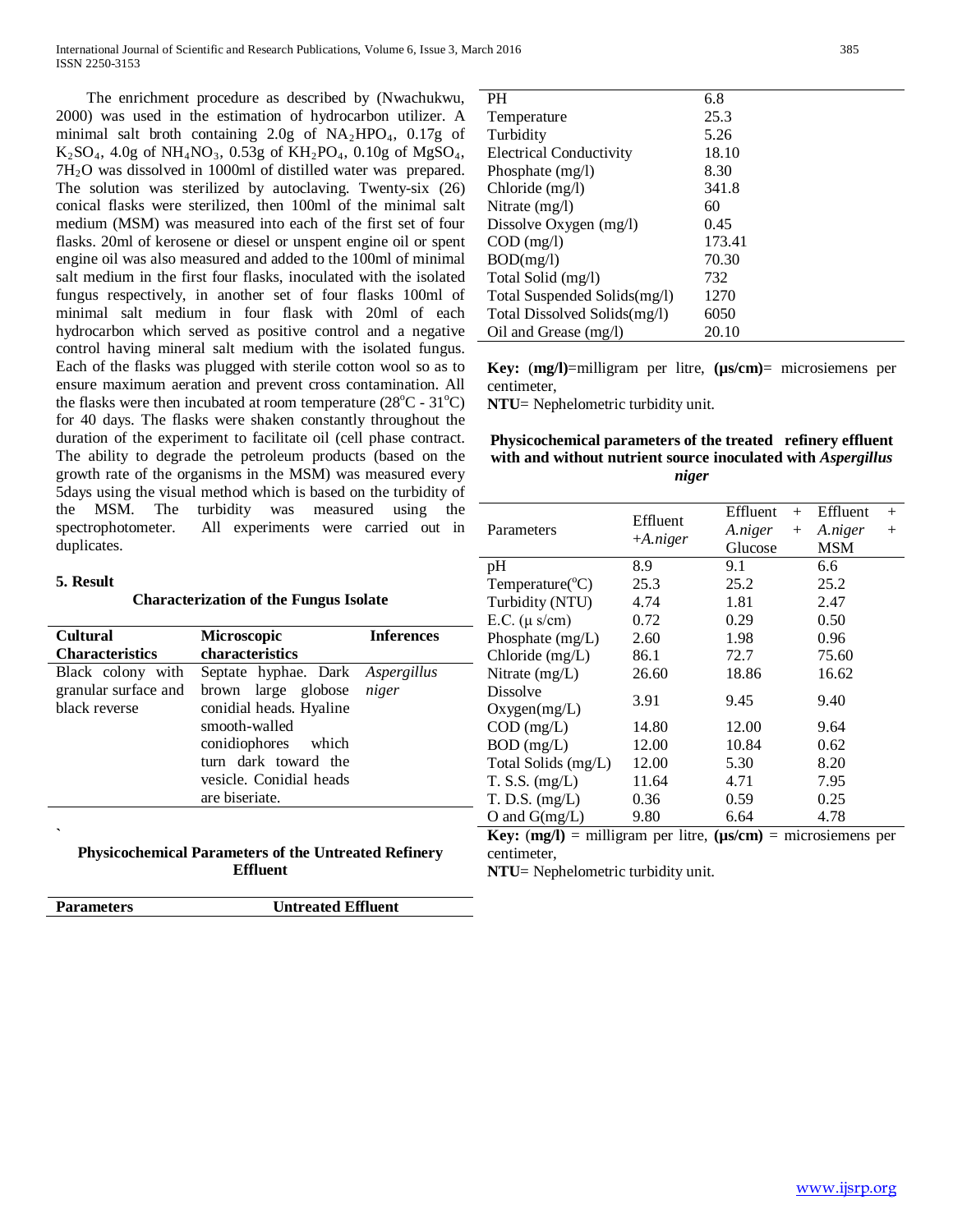

**Percentage biodegradation of petroleum hydrocarbons.**

#### V. DISCUSSION

 Pure culture of *Aspergillus niger* was isolated from soil of mechanic workshop and was identified with reference to appropriate taxonomic guides (Nagamani *et al., 2*006).

 The physicochemical analyses of the refinery effluent collected from the study site indicate that the acidic pH (6.8) of the untreated refinery effluent was within the FMENV permissible limit. The pH increased to alkaline after treatment indicating effective utilization of some organic acids by the fungi present in the effluent and by products of the fungus. This is in agreement with the reasons proffered by George *et al*. (2003). Nwaichi *et al.*(2012) reported that the alkaline nature of the effluent maybe due to the presence of soluble organic and inorganic alkalis. The increase in the pH values observed suggests that the fungus in the effluent samples was degrading the effluent to less toxic and less acidic products. This view was also suggested by some researchers (Sanyaolu *et al*., 2012). Kessington *et al*. (2009) reported that the degradation of refinery effluent into intermediate products might actually have an effect on the pH of the remediation medium. While Andrew *et al.* (2014) reported that the pH of the contaminated wastewater undergoing remediation could increase with time if the population of the remediating microbial population is allowed to grow and thrive. They reported a similar increase in the pH of the samples in the course of bioremediation. Andrew *et al*. (2014) investigated the effect of nutrient supplementation, aeration and mechanical agitation on the bioremediation of contaminated waste water. According to them, the increase in pH might have resulted from the conversion of the refinery effluent waste water

into less acid products such as  $CO<sub>2</sub>$ ,  $H<sub>2</sub>O$  and many intermediates like organic acids, lipids, esters, complex alcohol and microbial proteins in form of enzymes (Otokunefor and Obiukwu, 2010). This result is in agreement with the findings of Ogunlaja and Ogunlaja (2007) and Nduka and Orisakwe (2009).

 The temperature of the untreated effluent was within the set down standard and therefore suitable for aquatic environment. It is also an indication that fungi tolerate range of temperature within the environment from which they are taken. The value obtained was in agreement with the report of Siu *et al*. (2012).

The ability of the organism to grow effectively and utilize compounds responsible for the turbidity was greatly enhanced by the augmentation with glucose and to a lesser extent mineral salts medium. Thus similar decrease in turbidity of waste water was reported by Cosa and Anthony, (2014). Similarly, the turbidity decreased generally with increase in microbial grow for all the three sets of samples throughout the remediation period.

Nutrient and phosphate are essential nutrients to plant life, but when found in excess quantities, stimulates excessive plant growth such as algae bloom (Igbinosu and Oko, 2009). The higher Phosphate level in untreated effluent may account for algal bloom observed in many discharge point and the attendant increase in high COD and BOD.

 High level of nitrate in drinking water may result in health problems such as cyanosis among children and cancer of the alimentary canal. Infants, drinking ground water that has high nitrate concentration may develop cyanosis and blue baby syndrome, which is a potentially fatal condition (Haugen *et al.,* 2001).

 Chloride(s) are generally considered as one of the major pollutants in the effluents which are difficult to be removed by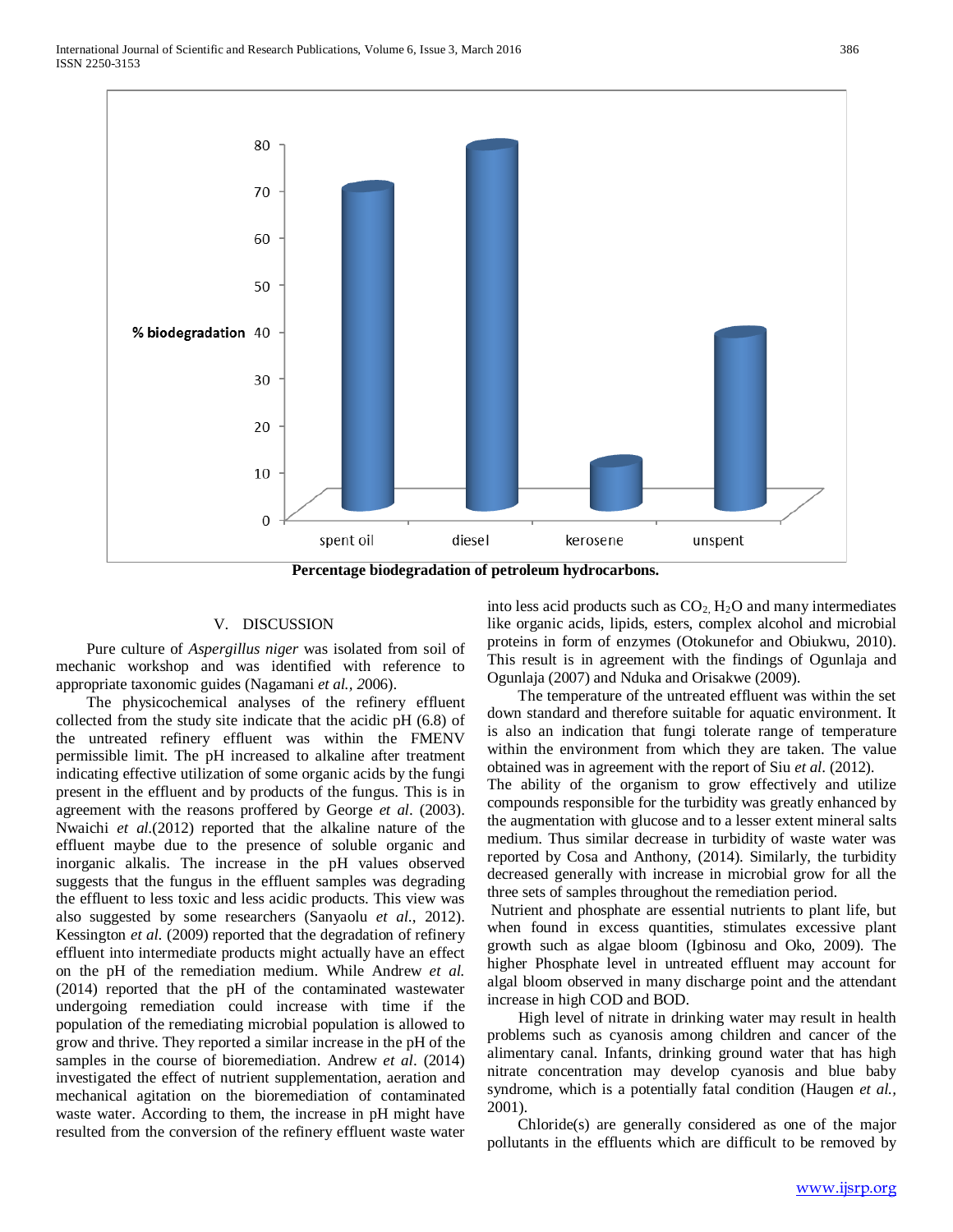conventional biological treatment methods. The deployment of *Aspergillus niger* could be a viable option for remediation with high level of Chlorides as seen in this work.

 The level of chemical oxygen demand (COD) was greater than the permitted limit but was efficiently reduced by the fungus to the permitted limit this could be as a result of breakdown of This is in agreement with the work of keyan *et al., (*2010). This was ascribed to the uptake of organic matter as a carbon source by the fungus (Achi *et al*., 2001). In similar studies, (Miranda *et al.,* 1996) reported 52.5-95% COD in distillery waste water treatment with *A. niger,*while Vimala, (2012), reported 60% decrease in COD by the same isolate during treatment of poplar alkaline peroxide mechanical pulping wastewater.

 High level biological oxygen demand (BOD) was analysed in the untreated effluent. The BOD level was reduced significantly. The better performance observed can be explained by noting that biodegrading fungi need oxygen, carbon and hydrogen to function optimally and these are provided by added nutrients (Alwan *et al.,*2013).Other workers have also established the effectiveness of mineral salt in bioremediation (Obahiagbon and Aluyor, 2009).

 Total dissolved solids effluent augmented with MSM was reduced to 0.25mg/l which is below the permissible limit of FMENV. This is supported by the work of Srivastava and Thakur (2006). This reduction may be due to several physiochemical reactions such as sedimentation, coagulation, fixation, amongst other factors like oxidation and precipitation (Wasserman *et al*., 2006). A certain level of these ions in water is essential nutrients for aquatic life (Galbrand *et al.,* 2008).

 The level of total suspended solids (TSS) in the untreated effluent was 1270mg/l.Samples augmented with glucose had greater reduction (4.71mg/l) than sample augmented with MSM and effluent alone. Reduction in TSS occurs because filamentous fungi entrap the suspended solid particles in the wastewater (Alam *et al*., 2001).

 Oil and Grease the value obtained from the untreated effluent (20.10mg/l) was above the acceptable limit of FMENV. The sample augmented with MSM had greater reduction than sample augmented with glucose and effluent alone. This findings is in agreement with the report of Uzoekwe and Oghosanine, (2011) and Otokunefor and Obiukwe, (2005).

Oboh *et al.* (2006) have reported the abilities of fungi species such as *Aspergillus sp*, *Penicillum* and *Rhizopus* species to grow on crude petroleum as the sole carbon and energy source when screened for hydrocarbon utilization. Also, Uzoamaka *et al*. (2009) reported that some eight isolates of fungi that showed potentials for hydrocarbon biodegradation include *A. niger*, *A.flavus,., Trichoderma spp., Rhizopus a* and *Mucor spp.* 

 Diesel had the highest percentage degradation of 76.7%, 67.8% in spent engine oil, 36.8% in unspent engine oil and kerosene had the least percentage degradation of 9.3% (figure Generally, *Aspergillus niger* had better degradation ability in diesel and the least degradation in kerosene this may be due to availability of ideal environment such as dissolved water for germination, carbon for food, oxygen and sulphur for respiration and trace elements for growth and propagation. Similar work has been reported by Adekunle and Adeniyi, (2015) in the biodegradation of petroleum oil by fungi, *Aspergillus niger* had 20.93% biodegradation contribution for diesel and the least

percentage contribution in kerosene was 14.08%. (Amanchukwu *et al*., 1989) observed that most microorganism find it difficult biodegrading kerosene, attributing this to its type of hydrocarbon chain.

# VI. CONCLUSION AND RECOMMENDATION

# **Conclusion**

 *Aspergillus niger* was isolated from soil of mechanic workshop this is an indication that soil contaminated with hydrocarbons can be exploited for oil depredating organisms. Petroleum refinery generates large volume of effluents as a result of the use of chemicals and water. The discharge of untreated effluent which contain Total suspended solids (TSS), Dissolved oxygen (DO), Biological Oxygen Demand (BOD), Chemical Oxygen Demand (COD), Nitrate, phosphate into water bodies can affect the standard of living in the environment in a negative way.

 The physicochemical analysis carried out on the effluent revealed that BOD, COD, TSS, TDS, Chloride, Nitrate, Phosphate were above the acceptable limit of Federal Ministry of Environment (FMENV)

 Traditional methods of clean-up of pollutants are usually inadequate. The biodegradation is cost effective technology for the treatment of pollutants. *Aspergillus niger*was found to be effective in the degradation of refinery effluent to acceptable limit and petroleum hydrocarbons.

 This indicates that the fungus could be employed in the treatment of refinery effluents and bioremediation of water bodies polluted as well as biodegradation of toxic carbon pollutants.

## **Recommendations**

- 1. There is need for proper treatment of effluent to meet standard guidelines for waste water discharge with regards to physicochemical parameter such as TSS, COD, BOD, TDS, oil and grease.
- 2. There is need for FMENV to impose all petroleum refinery industries in the country to abide to the existing regulations.
- 3. There is need to carry out biodegradation in the already contaminated sites, where effluent are discharge without any other treatment.
- 4. Common Effluent treatment Plant(CEPT) should be constructed in the refinery to minimize cost of treatment and as well as to meet the standard guideline for waste water discharge.
- 5. All Fungi isolates tested obtained from bioremediation studies should be further used in large scales as an alternative treatment system for industries before discharging their effluent to appropriate channels.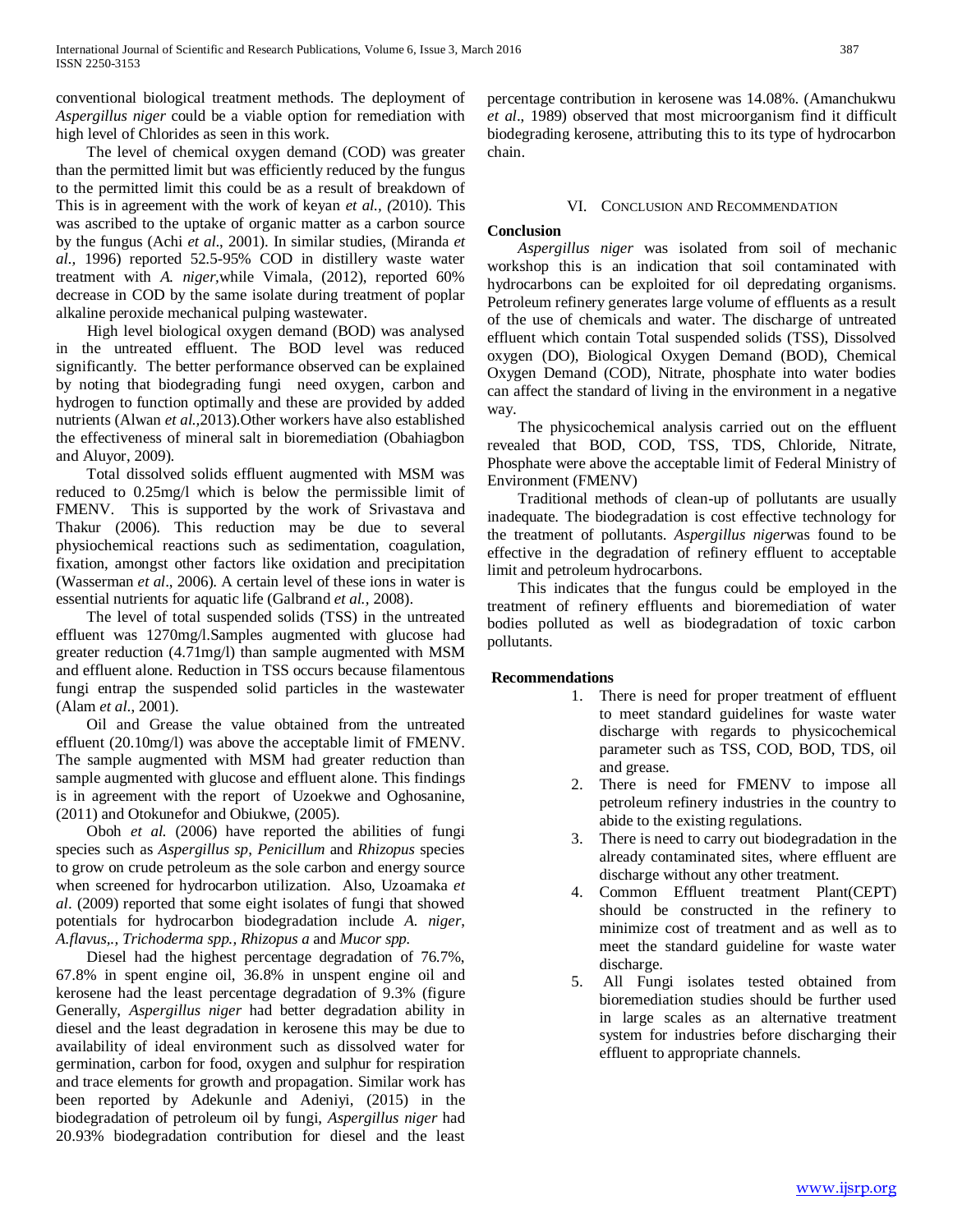#### **REFERENCES**

- [1] Abarca, M.L., Accensi, F., Bragulat, M.R., and Cabanes, F.J. (2001). Current importance of ochratoxin A-producing Aspergillus spp. Journal Food Protection .64: 903-906.
- [2] Abioye, O.P. (2011). Biological remediation of hydrocarbon and heavy metals contaminated soil. Institute of Biological Sciences, university of Malaya, Kuda Lumpur, Malayia.9:87-94.
- [3] Abubakar, S., Usman, A.B., Etim, V., Nnadi, O., Alaku, C. (2012).Indian Journal of Innovations and Development. 9:687-690.
- [4] Achal, V. K., Umari, D. and Pan, X. (2011).Bioremediation of chromium contaminated soil by brown-rot fungus, Gloeophyllumsepiarium. Research in Microbiology, 6: 166-171.
- [5] Achudume, A.C. (2009). The Effect of Petrochemical Effluent on the Water Quality of Ubeji Creek in Niger Delta of Nigeria.
- Adams,T.H., Wieser,J.K., and Yu,J.H. (1998). Asexual sporulation in Aspergillus nidulans. Microbiology Molecular Biology Revised. 62: 35-54.
- [7] Adedeji, O.B., Tiamiys, A.M. and Emikpe, B.O. (2011).The antibiotic resistant patterns of Bacterial flora of fish from different aquatic environments from Ibadan, south-west, Nigeria.Advanced in Environmental Biology. 5(8):2039-2047.
- [8] Adekunle, A. A. and Adebambo, O. A. (2007).Petroleum hydrocarbon from DetariumSenegalense(J. F Gmelin) seeds. The Journal of American Science 3:69.
- [9] Adekunle, A. A. and Oluyode, T.F. (2002). Biodegradation of crude petroleum and petroleum products by fungi isolated from two oil seeds (melon and soybean). Journal of Environmental Botany 26(1):37 – 42.
- [10] Adekunle, A.A. and Adeniyi, A. O.(2015). Biodegradation of petroleum oil by fungi isolated from TreculiaAfricana (Dec'ne) seeds in Nigeria.African Journal of Environmental Science and Technology. 9(2):126-135.
- [11] Adekunle, A.A. and Oluyode, T.F. (2002). Biodegradation of crude petroleum and petroleum products by fungi isolated from two oil seeds (melon and soyabean). Journal of environmental Botany. 26:37-42.
- [12] Adekunle, A.A., Adekunle, A.A., and Ngwanma, U.U. (1996).Lipase activity of fourteen fungi on Cucumeropsismannii seeds.Nigerian Journal of Botany 9: 35 – 40.
- [13] Adeyemi, O. T. (2004). Oil Exploration and Environmental Degradation: The NigerianExperience, Environmental Info+r+matic journal,2:389-93.
- [14] Aghalino, S. O. and Eyinla, B., (2009). Oil Exploration and Marine Pollution: Evidence from the Niger Delta, Nigeria", Journal of Human Ecology among Petroleum Refining, Water and Sediment Contamination, and Fish Health., 28 (3): 177-82.
- [15] Akpoveta, O.V., Egharevba, F. and Medjor, O.W.(2011). A pilot study on the biodegradation of hydrocarbon and its kinetics on kerosene stimulated soil.International Journal of Environmental Sciences.2:54-67.
- [16] Akthar M.N. and Mohan P.M. (1995). Bioremediation of toxic metal ions from polluted lake waters and industrialeffluents by fungal biosorbent, Current Science, 69: 1028-1030.
- [17] Alabaster, J.S. and Llyod, R. (1980). Water quality criteria for fresh water fish, Butterworth London. 3:277.
- [18] Alam, M. Z. and Fakhrul-Razi, A. (2001).Enhanced Settleability and Dewaterability of Fungal Treated Domestic Wastewater.37:1118-1124.
- [19] Alam, M.Z., Fakhru I-Razi, A., Molla, A.H., Roychoudhury, P.K. (2001).Treatment of wastewater sludge by liquid state bioconversion process. Journal of environmental Science Health.36:1237-1243.
- [20] Alexander, M. (1994).Biodegradation and Bioremediation. Academic Press, New York. p. 692.
- [21] Alexpoulous, C.J. and Mims, C.W. (1979). Introductory mycology (3rd ed.). John wiley and sons inc. New york. pp. 290-295.
- [22] Al-Hindi, R.R., Al-Najada, A.R., and Mohamed, S.A. (2011). Isolation and identification of some fruit spoilage fungi screening of plant cell wall degrading enzymes. African Journal Microbiology Reserved. 5:443-448.
- [23] Alvarez-Vasquez, F., Gonzalez-Alcon, C., Torres, N. (2000).Metabolism of citric acid production by Aspergillus niger: Model definition, steady-state analysis and constrained optimization of citric acid production rate. Biotechnology and Bioengineering. 70: 82-108.
- [24] Amanchukwu, S. C., Obafemi, A. ,Okpokwasili, A. N. (1989). Hydrocarbon degradation and utilization by a palm wine Yeast isolate. FEMS Microbiology. 57:151-154.
- [25] Amund, O.O. and Akangbou, T.S (1993). Microbial degradation of four Nigerian crude oils in an estuarine microcosm.Letter Applied. Microbiology.16:118 – 121.
- [26] Anandaraja, S., Kothari, S.S and Nath, R. (2006).Fungal Ball Blocking the Aortic Valve. Echocardiography 2: 164.
- [27] Andleeb S., Atiq N., Ali M.I., Ur-Rehman F., Hameed A. and Ahmad S. (2010). Biodegradation of anthraquinone dye by Aspergillus nigersa1 in self designed fluidized bed bioreactor, Iran. journal Environ. Health.Science Engineering.7(5): 371-376.
- [28] Andrew, N., Amenaghawon, Osamuyimen, O. Kessington, O. and Obahiagbon (2014). Impact of nutrients, Aeration and Agitation on the Bioremediation of crude oil polluted water using mixed microbial culture.International Journal of Scientific Research in Environmental Sciences. 2:43-48.
- [29] Anoliefo, G.O. and Edegbou, B.O. (2000). Effect of spent engine oil as a oil contaminant on the growth of two egg plant species: Solanum melongena and Solanum incanum. Journal Agric Forestry Fisheries. 1:21-25.
- [30] APHA, (2001).20th edition American health Association Washington DC. Standard methods for examination of water and wastewater. 20th edition American health Association Washington DC.25-32.
- [31] Asher, M. J. C., Cowe, I. A., Thomas, C. E. and Cuthbertson, D. C.( 2007). A rapid method of counting spores of fungal pathogens by infra - red reflectance analysis.Plant Pathology, 31: 12-16.
- [32] Ashutosh, K.T., Nirmal, S.K.H. and Nutan, G. (2007).Fungal treatment of industrial effluents.Ecology and environment division.
- [33] Atlas, R.M. (1995). Petroleum biodegradation and Oil Spill bioremediation. Marine Pollution Bulletin 31:178–182.
- [34] Atubi A. O. (2009). Implications of Oil Spillage for Environmental Management in Area of Nigeria, Nigerian Sociological Review, 4(1 and 2):269-80.
- [35] Atubi, A. O. (2009). Environmental Risk Assessment (ENRA) for Sustainable Development, Journal of State and Society, 1(1):127-36.
- [36] Augustus, O.A. (2010). Effects of Warri Refinery Effluents on water quality from the Iffie river, Delta state Nigeria. 051-053.
- [37] Bagherzadeh-Namazi, A., Shojaosadati, S.A., Hashemi-Najafabadi, S. (2008). Biodegradation of used engine oil using mixed and isolated cultures.InernationalJournal Environmental Resources. 2:431-440.
- [38] Bakare, A. A., Lateef, A., Amuda, O.S. and Afolabi, R.O. (2003). The Aquatic toxicity and characterization of chemical and microbiological constituents of water samples from Oba river Odo-Oba, Nigeria. Asian Journal of microbiology, Biotechnology and Environmental Sciences. 5:11- 17.
- [39] Baker, S.E. (2006). Aspergillus niger genomics. Past, present and into the future.44: 17-21.
- [40] Bartha, R. and Atlas, R.M. (1997). Biodegradation of Oil in seawater, Writing Factor and Artificial Stimulation in: The Microbial degradation of Oil Pollutants. Centre for Wetland Resources, Louissiana. pp 147 – 152.
- [41] Basu, B., Banik, A., Das, M. (2007). Production and characterization of extracellular protease of mutant Aspergillus niger AB100 grown on fish scale. World Journal of Microbiology and Biotechnology.
- [42] Batelle, C.D. (2000). Mushrooms: Higher Macrofungi to clean up the environment. Batelle Environmental Issues.
- [43] Beg, M. U., Saeed, T., Al-Muzaini, S., Beg, K. R. and Al-Bahloul, M. (2003):Distribution of Petroleum hydrocarbon in Sediment from Coastal Area Receiving Industrial Effluents in Kuwait. Ecotoxicology and Environmental Safety 54: 47-55.
- [44] Beg, M.U., Saeed, T., Al-Muzaini, S., Beg, K.R. and Al-Bahloul, M. (2003). Distribution of petroleum hydrocarbon in sediment from coastal area receiving industrial effluent in Kuwait.Ecotoxicology Environmental Safety. 54:47-53.
- [45] Bekatorou A., Kanellaki M., Banat I.M. and Nigam P. (2007). Animal feed production by solid statefermentation of brewer's spent grains and malt spent rootlets with Aspergillus awamori, Aspergillusoryzae and Phanerochaetechrysosporium. 10th International conference on Environmental Science andTechnology-CEST, Kos, Greece.
- [46] Bekatorou, A., Kanellaki, M., Banat, I.M. and Nigam, P. (2007). Animal feed production by solid state fermentation of brewer's spent grains and malt spent rootlets with Aspergillus awamori, Aspergillus oryzae and Phanerochaete chrysosporium.10th international conference on Environmental science and Technology-CEST, Kos, Greece.